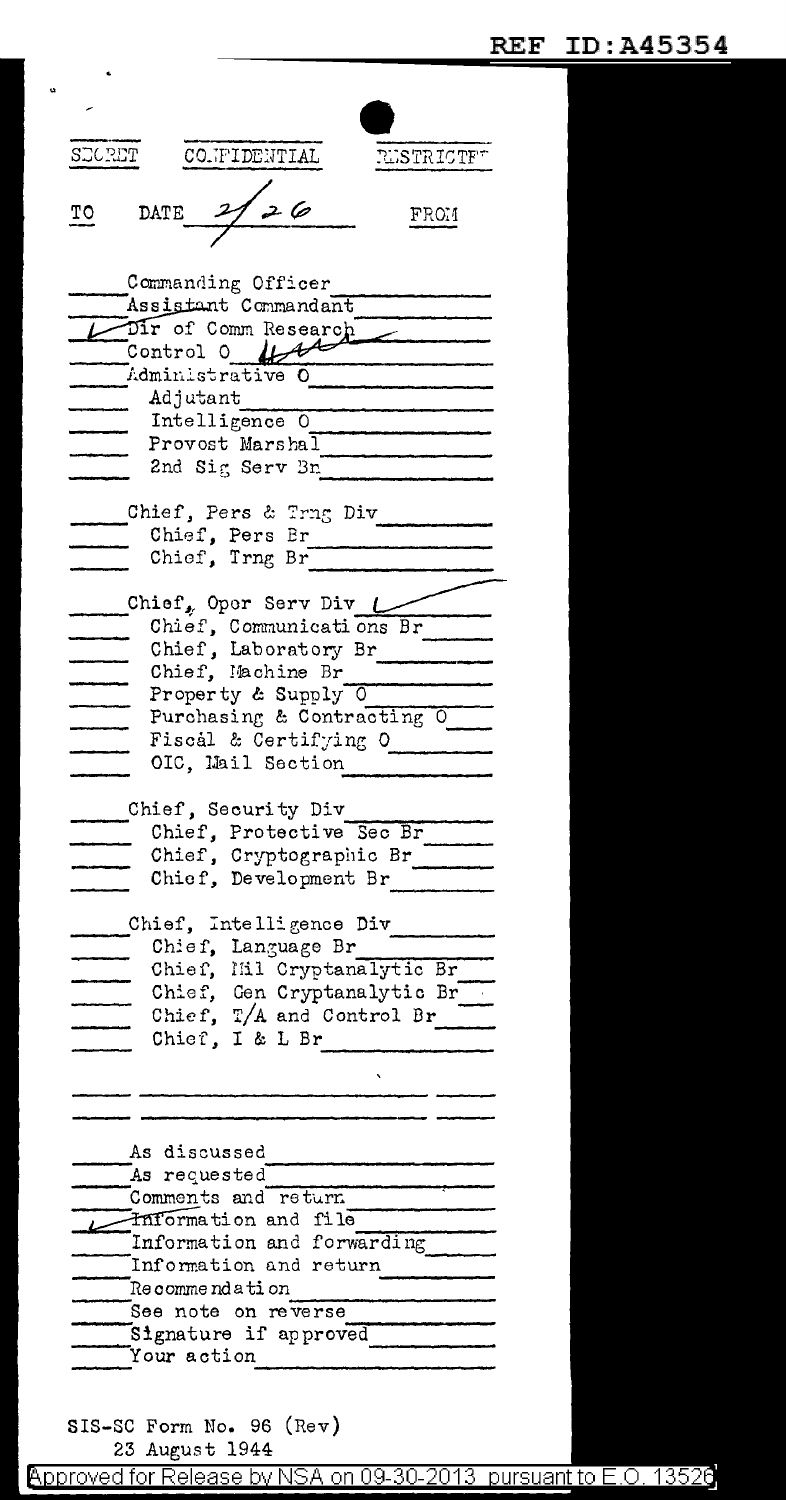**STR MASTIMA** 

OPERATING SERVICES DIVISION EXECUTIVE COMMITTEE

## Minutes of Meeting Held 21 February 1945

气。 CLASSIFICATION OF MINUTES - It was recommended that the minutes of the 14th meeting of the Operating Services Division Executive Committee be elassified in view of the information contained in Item 1 b. It was stated that the minutes should be classified CONFIDENTIAL.

2. SECURITY PROBLEM IN THE LABORATORY BRANCH - The Chief of the Laboratory Branch presented objections to the phraseology of Item 9 of the minutes of the last meeting concerning the security measures of the Branch. For his information, there was a discussion of previous events concerning the security aspects and the matter was clarified to his satisfaction.

\*3. EMERGENCY POWER - The Chief of the Machine Branch reported his findings concerning the use of the emergency power plant to provide adequate emergency lighting in all buildings. In this connection, there was a discussion as to the responsibility for the full utilization of the power unit. It was suggested that a study be made in consideration of priority of requirements and that a report be submitted to the Administrative Officer indicating recommendations concerning action to be taken by the Post Engineer. The Chief of the Machine Branch was requested to make the necessary study and render a report.

4. AUGMENTATION OF THE SECOND SIGNAL SERVICE BATTALION - There was a discussion of the proposed rotation policy submitted by the Second Signal Service Battalion for comments by the Branch Chiefs. Specifically, in connection with proposed policy, it was recommended that tour of duty at Amchitka, Alaska be changed from 18 to 12 months; Fairbanks, Alaska from 18 to 24 months; rotation between Guam and Hawaii, 24 months (12 months in each place). There was also included a recommendation concerning the tour of duty at Manila of 24 months.

In this connection, the Chief of the Supply Branch presented a problem as to difficulties encountered when requested to furnish supply officers to the field. It was pointed out that the Branch would probably not be called upon to provide personnel with an overall knowledge of supply functions. It was believed that there would not be any great demand for such personnel.

5. SCOMMAND AND GERERAL STATE SCHOOL - The Division Chief requested that Branch Chiefs submit their mecamendations for officers to attend Command and General Staff School. In this connection, he pointed out that some diffic-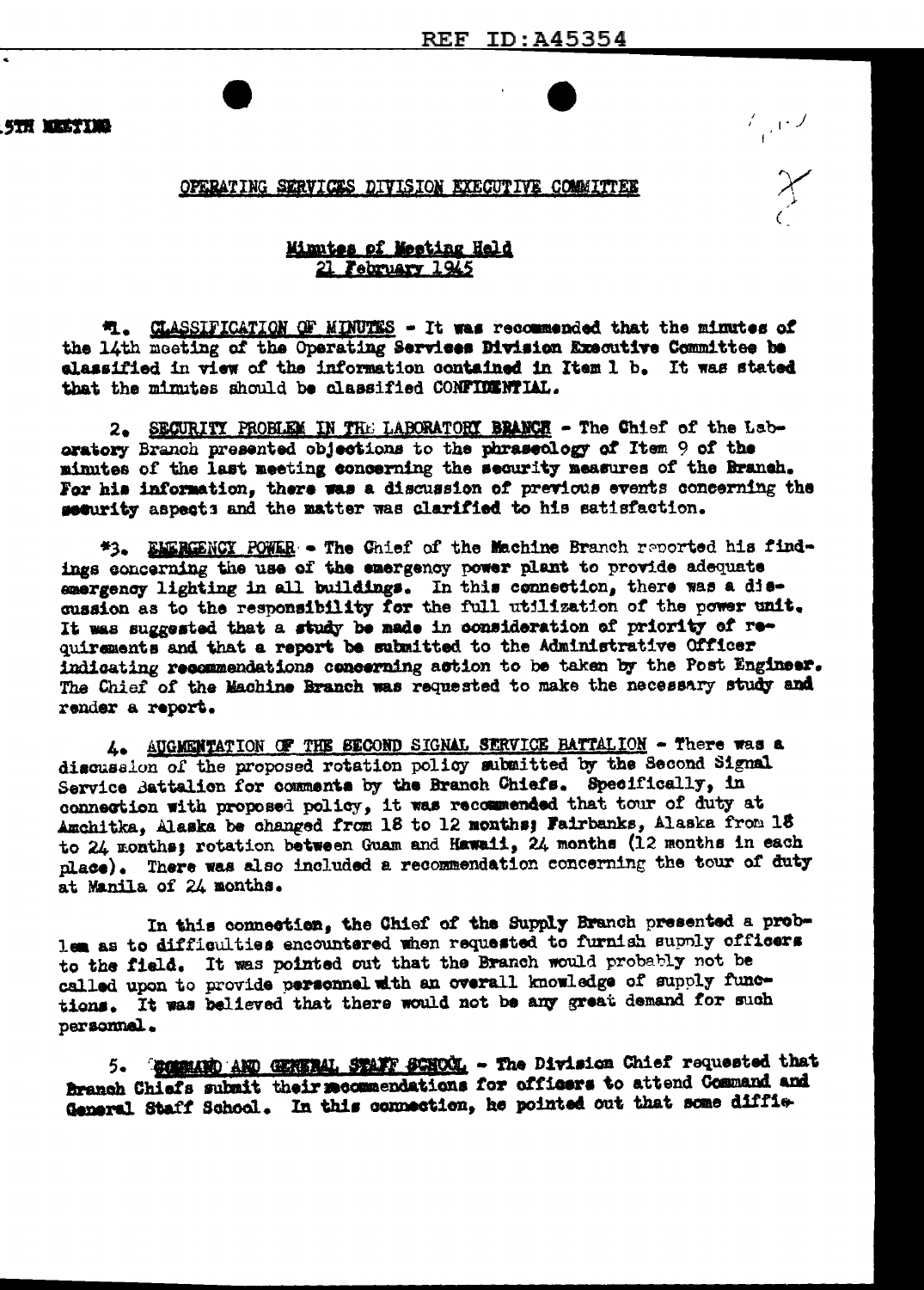culty had been encountered by some officers attending the school due to their lack of adequate military background. It was stated that Training Branch was undertaking to alleviate existing preblems by giving short orientation courses for officers prior to their departure for Command and General Staff School. It was further pointed out that in selecting officers for the school, careful consideration should be given to their background and any future plans they have concerning the army. It was recommended that a list be established of officers at this Agency who are interested in making the Army their career, as such a list would be valuable for future reference.

46. EMPLOTEE COUNSELORS - The Chief of the Division stated that the Commanding Officer considered it desirable that Branch Chiefs and the Employee Counselors coordinate personnel matters and keep advised of personnel problems. In this connection, the Chief of t e Supply Branch indicated that there was no Employee Counsalor for that Branch. The Chief of the Division stated that he would investigate the situation.

7. IDEMITFICATION OF PESSENGERS - It was stated that a problem existed concerning special identification of messenger badges, indicating disaatisfaction on the part of the messengers with such an arrangement. It was reported that the Administrative Officer was investigating the situation and that the Communications Branch coordinate with him any existing problems.

8. RECESSES - There was a discussion of the excessive amount of time utilized in procuring coffee at the morning recess periods. It was reported that the Branches are investigating the matter in order to alleviate excessive time delays.

9. MULTILITH PRESSES - There was a discussion of the replacement of mall multilith presses with larger ones in the Cryptographic Branch, which would increase production without the meed for additional personnel. In this commestion, the Chief of the Laboratory Branch was requested to keep abreast of the situation in order to establish future plans for any increase in production by that Branch. The Commanding Officer requested that in connection with requests for approval of projects or procurement of material, that the entire problem be considered to ingure that all factors are included.

410. POST FUELICATIONS UNIT - The Commanding Officer inquired concerning the duplication of stering of publications in the Post Publications Unit. The Chief of the Division reported that this matter is already being investigated.

"11. THAFFIC BACKLOG - A report was made concerning the status of the backlog of traffic in the Communications branch. It was indicated that a munber of WAC's had been prosured from the Mashine Branch in order to alleviate existing pressure. It was further stated that due to the increasing communieations problems, steps were being taken to increase the Table of Organization of the Communications Branch to take care of existing problems.